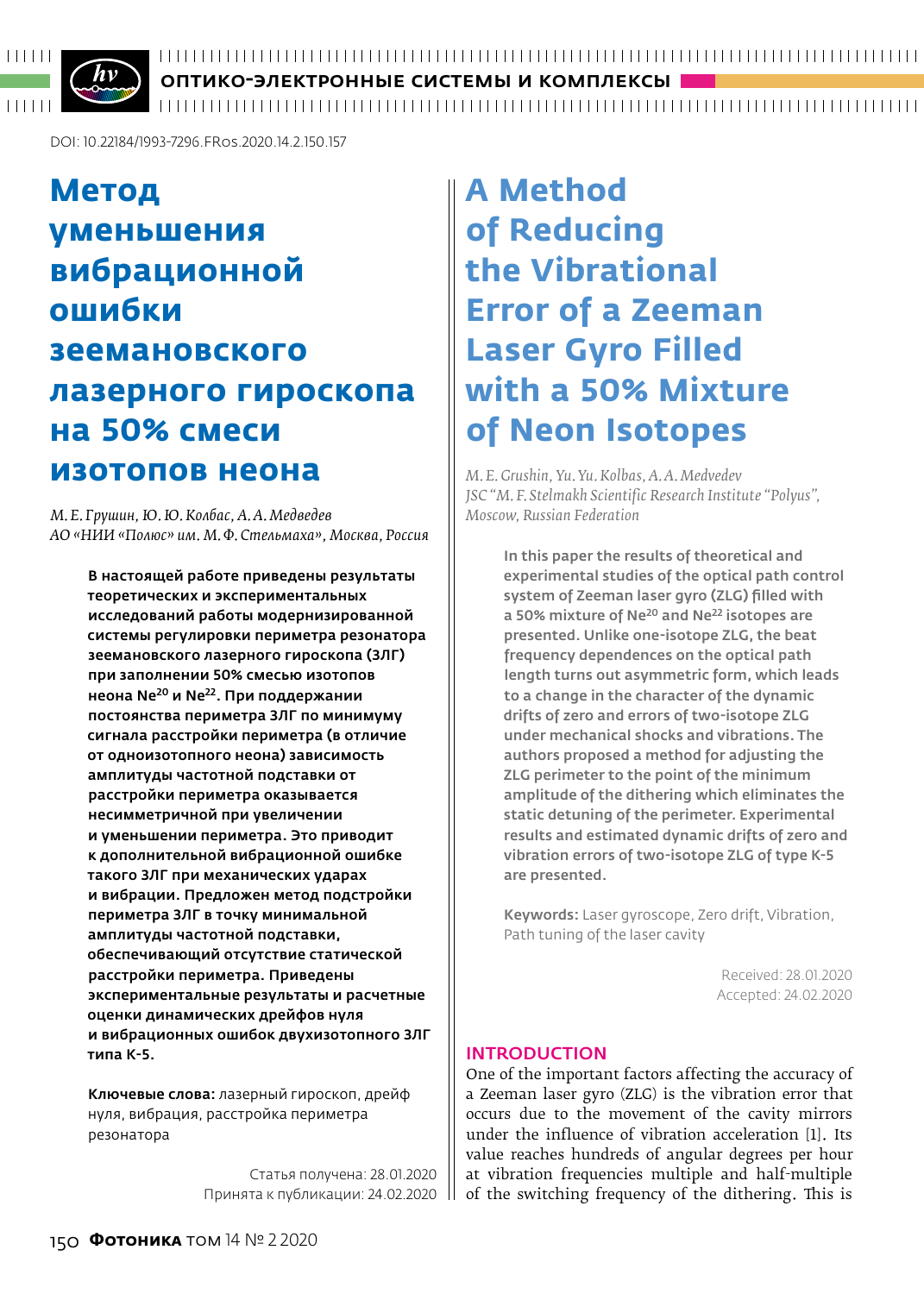### **OPTICAL ELECTRONIC SYSTEMS & C**

#### Введение

Одним из важных факторов, влияющих на точность зеемановского лазерного гироскопа (ЗЛГ) является вибрационная ошибка, возникающая из-за перемещения зеркал резонатора под воздействием виброускорения [1]. Ее величина достигает сотен



*Рис. 1. Зависимость амплитуды сигнала А*пер *на фото‑ приемнике СРП (кривая 1) и частотной подставки f (кривая 2) от относительной расстройки периметра резонатора ЗЛГ* Δλп *при токе частотной подставки с амплитудой: а) 0,5 А; b) 0,9 А (* $f_A$ *,*  $f_B$ *,*  $f_C$  *– частоты подставки при расстройке периметра на*  $\Delta\lambda_{\Pi} = 0$  (точка А),  $\Delta\lambda_{\Pi}$  = + $\Delta\lambda_{\text{B}}$  (точка В),  $\Delta\lambda_{\Pi}$  = 0,5 А  $\Delta\lambda_{\text{B}}$  (точка С),  $A_{\text{nep }B} = A_{\text{nep }C}$ 

*Fig. 1. Dependence of the amplitude of the Aper signal at the PAS photodetector (curve 1) and the dithering*  $f$  *(curve 2) on the relative detuning of the perimeter of the ZLG laser cav‑ ity* Δλ*p at the frequency of the dithering with amplitude: a*) 0.5 A; b) 0.9 A ( $f_A$ ,  $f_B$ ,  $f_C$  – dithering when the perim*eter is detuned by*  $\Delta\lambda_P = 0$  *(point A),*  $\Delta\lambda_P = +\Delta\lambda_B$  *(point B),*  $\Delta\lambda_p = 0.5$  A  $\Delta\lambda_B$  (point C),  $A_{perB} = A_{perC}$ <sup>2</sup>

caused by the modulation of the amplitude of the dithering due to vibrational changes in the perimeter of the laser cavity, which is not being able to be counteracted by the ZLG perimeter adjustment system (PAS).

 $111111$ 

It was found that the use of a 50% mixture of Ne20 and  $Ne^{22}$  isotopes in the working gas instead of one Ne isotope makes it possible to reduce the vibration error by a factor of 5 – to tens of degrees per hour [2]. Although initially a more significant reduction in the ZLG error was expected. This assumption was based on a broadening of the gain loop of the working gas and a decrease in the gain maximum. In [2], the reason for this phenomenon was pointed out  $-$  in the standard construction of the ZLG PAS, the minima of two functional dependences (modulation of the perimeter adjustment signal and the dithering amplitude) on the path tuning do not coincide with each other. As a result, the sensitivity of the amplitude of the frequency bias to the change in the perimeter of the ZLG laser cavity increases sharply.

The article discusses the electronic method of reducing this effect, and discusses the calculated and experimental results.

#### Upgraded PAS for the two-isotope ZLG

To maintain constant tuning of the laser cavity to one longitudinal generation mode, the perimeter adjustment system (PAS) is used in the ZLG design. Its work is based on the use of modulation of the intensity of the rays when a longitudinal alternating magnetic field is applied to the active ZLG medium. This field creates an alternating current of the frequency stand unit (FSU) that occurs in coils wound around gasdischarge gaps [3–6].

Fig. 1 shows the experimental dependences of the signal amplitude at the photodetector and the dithering on the relative detuning of the perimeter of the ZLG laser cavity  $\Delta\lambda_p$  of the two-isotope ZLG of type K-5 (JSC "M.F.Stelmakh Scientific Research Institute "Polyus"), obtained at two values of the amplitude of the dithering currents with the value of 0.5A (Fig. 1a) and 0.9A (Fig. 1b).

For small values of the relative detuning of the perimeter of the laser cavity Δλ*p* for the amplitude of the *Aper* signal at the PAS photodetector and the dithering *f*, one can use the formulas from [1]:

$$
A_{per} = K_A \cdot |\Delta \lambda_{\text{tr}}|; f = f_0 \cdot [1 + \chi \cdot (\Delta \lambda_{\text{tr}} - \Delta \lambda_0) 2], \tag{1}
$$

where  $f_0$  is the amplitude of the frequency tuning at  $Δλ<sub>p</sub> - Δλ<sub>0</sub> = 0$ . The constants x and  $K<sub>A</sub>$  are used in formula (1), which depend on the amplitude of the dithering,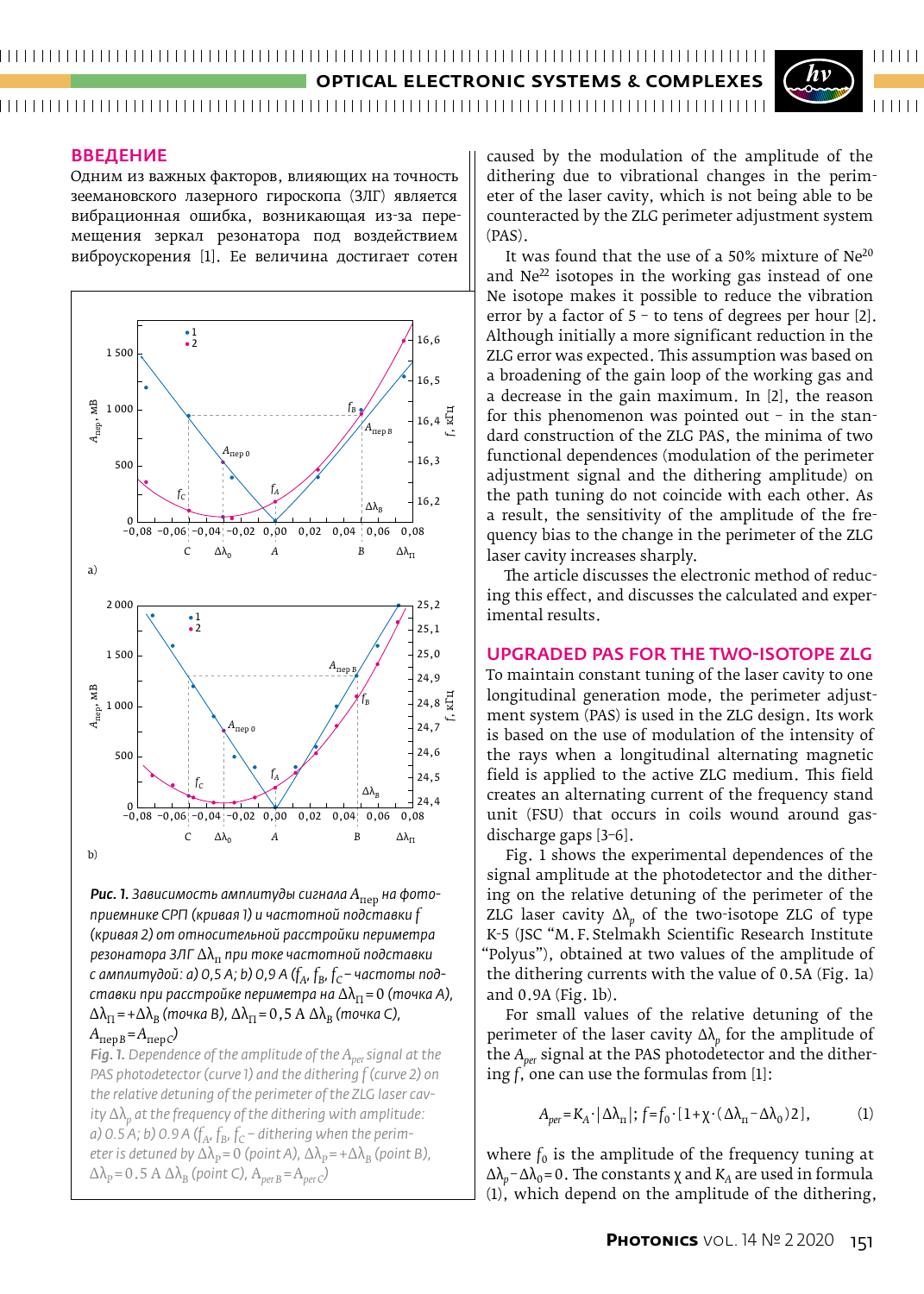# $\begin{array}{c|c|c|c|c|c} \hline \textbf{1} & \textbf{1} & \textbf{1} & \textbf{1} & \textbf{1} & \textbf{1} \\ \hline \end{array}$

#### ОПТИКО-ЭЛЕКТРОННЫЕ СИСТЕМЫ И КОМПЛЕКСЫ

#### Амплитуды вибрационных дрейфов для ЗЛГ К-5 на частотах вибрации, кратных и полукратных частоте коммутации подставки

Amplitudes of vibrational drifts for the ZLG of type K‑5 at vibration frequencies, multiple and half-multiple of the frequency of dithering switching

| $v_T$          | Двухизотопный К-5 со<br>стандартной СРП. Ампли-<br>туда тока частотной под-<br>ставки 0,5 А<br>Two-isotope K-5 with a<br>standard PAS FSU amplitude<br>0.5A | Двухизотопный К-5<br>с модифицированной СРП<br>Амплитуда тока частотной<br>подставки 0,5 А<br>Two-isotope K-5 with a<br>modified PAS FSU amplitude<br>0.5A | Двухизотопный К-5 со<br>стандартной СРП. Ампли-<br>туда тока частотной под-<br>ставки 0,9 А<br>Two-isotope K-5 with a<br>standard PAS FSU amplitude<br>0.9A | Двухизотопный К-5<br>с модифицированной СРП.<br>Амплитуда тока частотной<br>подставки 0,9 А<br>Two-isotope K-5 with a<br>modified PAS FSU amplitude<br>0.9A |
|----------------|-------------------------------------------------------------------------------------------------------------------------------------------------------------|------------------------------------------------------------------------------------------------------------------------------------------------------------|-------------------------------------------------------------------------------------------------------------------------------------------------------------|-------------------------------------------------------------------------------------------------------------------------------------------------------------|
| 0,5            | 15±1                                                                                                                                                        | $13 \pm 1$                                                                                                                                                 | $26 \pm 1$                                                                                                                                                  | $27 \pm 1$                                                                                                                                                  |
| $\mathbf{1}$   | $85 \pm 1$                                                                                                                                                  | $21 \pm 1$                                                                                                                                                 | $130 \pm 1$                                                                                                                                                 | $28 + 1$                                                                                                                                                    |
| 1,5            | $2 \pm 1$                                                                                                                                                   | $1,5 \pm 1$                                                                                                                                                | 3±1                                                                                                                                                         | 3±1                                                                                                                                                         |
| 2,5            | $1 \pm 1$                                                                                                                                                   | $1 \pm 1$                                                                                                                                                  | $2 \pm 1$                                                                                                                                                   | $2 \pm 1$                                                                                                                                                   |
| $\overline{3}$ | 6±1                                                                                                                                                         | $1 \pm 1$                                                                                                                                                  | $40 \pm 1$                                                                                                                                                  | 5±1                                                                                                                                                         |
| 3,5            | 0±1                                                                                                                                                         | 0±1                                                                                                                                                        | $1 \pm 1$                                                                                                                                                   | $1 \pm 1$                                                                                                                                                   |
| 5              | $12 + 1$                                                                                                                                                    | $2 \pm 1$                                                                                                                                                  | $32 + 1$                                                                                                                                                    | 3±1                                                                                                                                                         |

угловых градусов в час на частотах вибрации кратных и полукратных частоте коммутации частотной подставки. Причина вызвана модуляцией амплитуды частотной подставки из-за вибрационных изменений периметра резонатора, которые система регулировки периметра (СРП) ЗЛГ не способна парировать.

Было обнаружено, что использование в рабочем газе 50% смеси изотопов неон-20 и неон-22 вместо одного изотопа неона, позволяет в 5 раз уменьшить вибрационную ошибку – до десятков градусов в час [2]. Хотя изначально ожидали более значимого снижения погрешности ЗЛГ. Это предположение строилось на уширении контура усиления рабочего газа и снижении максимума усиления. В работе [2] была указана причина этого явления – при стандартном построении СРП ЗЛГ минимумы двух функциональных зависимостей (модуляции сигнала регулировки периметра и амплитуды частотной подставки) от расстройки периметра не совпадают друг с другом. В результате чувствительность величины амплитуды частотной подставки к изменению периметра резонатора ЗЛГ резко возрастает.

В статье рассмотрен электронный метод снижения влияния этого эффекта, и обсуждены полученные расчетные и экспериментальные результаты.

#### Модернизированное СРП для двухизотопного ЗЛГ

Для поддержания постоянной настройки резонатора на одну продольную моду генерации в кон-

the gain of the active medium, the level of losses in the laser cavity, and the sensitivity of the PAS photodetector. The lines connecting the calculated values are shown in Fig. 1. The distance along the abscissa between the positions of the minima of the dithering and the signal at the PAS photodetector  $(\Delta\lambda_0 \approx -0.023 \div -0.03)$  depends on the ratio of the neon isotopes  $Ne^{20}$  and  $Ne^{22}$  in the mixture.

It is possible to avoid static path tuning by using the developed PAS system in the ZLG (Fig. 2). After the PAS is turned on by the signal from the photodetector, the pAS is tuned to point A (see Fig. 1a, b). In this case, the DAC signal is equal to zero, and the alternating signal from the PAS photodetector is also equal to zero. The frequency  $f_A$  of the output sin- and cos-signals is measured, and the voltage  $U_A$  on the mirrors with piezoelectric motors is measured using the ADC.

Then, the processor sets the signal at the DAC output equal to the signal from the PAS photodetector with a path tuning of  $\Delta\lambda_B \approx +0.05$  (point B in Fig. 1a, b) with the amplitude  $A_{perB}$ . The frequency  $f_B$  of the output sin- and cos-signals and the voltage  $U_B$  on the mirrors with piezoelectric motors are measured.

The next step at the output of the DAC is the processor that sets the signal equal to the signal from the PAS photodetector with an amplitude of A<sub>perB</sub>, but with an inverse phase when the path tuning is close to  $-\Delta\lambda_B$ (point *C* in Fig. 1a, b). Again, the frequency  $f_c$  of the output sin- and cos-signals and the voltage  $U_c$  on the mirrors with piezoelectric motors are determined.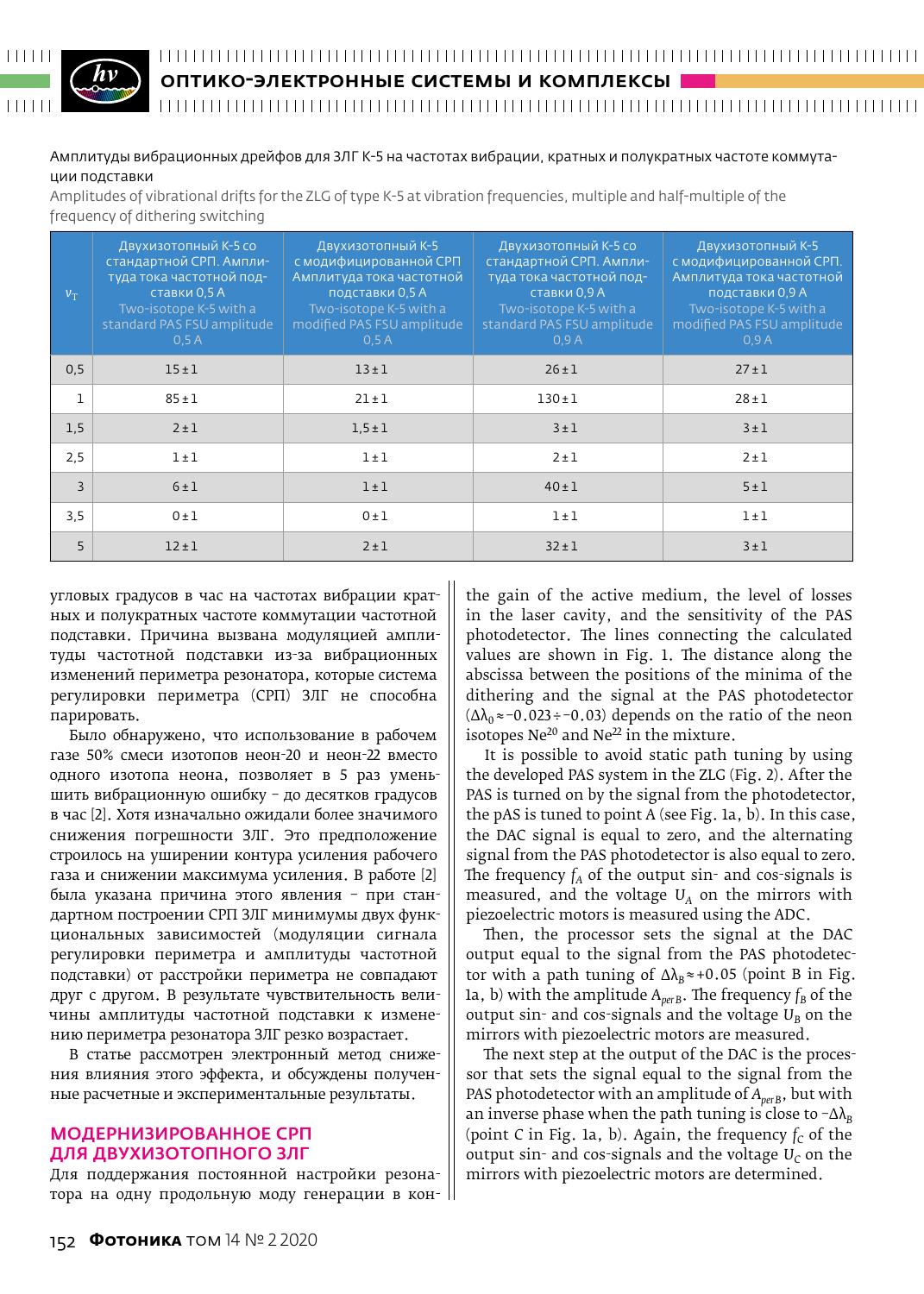#### 

**OPTICAL ELECTRONIC SYSTEMS & C** 

#### 



струкции ЗЛГ используется система регулировки периметра (СРП). Ее работа основана на использовании модуляции интенсивности лучей при наложении на активную среду ЗЛГ продольного знакопеременного магнитного поля. Это поле создает знакопеременный ток блока частотной подставки (БЧП), возникающий в катушках, намотанных на газоразрядные промежутки [3–6].

На рис. 1 приведены экспериментальные зависимости амплитуды сигнала на фотоприемнике и частотной подставки от относительной расстройки периметра резонатора ЗЛГ  $\Delta\lambda_{\text{m}}$  двухизотопного ЗЛГ К-5 (АО «НИИ «Полюс» им. М.Ф.Стельмаха»), полученные при двух значениях амплитуды токов частотной подставки, величиной 0,5А (рис. 1а) и 0,9А (рис. 1b).

При малых значениях относительной расстройки периметра резонатора  $\Delta\lambda_{\text{n}}$  для амплитуды сигнала *А*пер на фотоприемнике СРП и частотной подставки *f* можно использовать формулы из [1]:

$$
A_{\text{rep}} = K_A \cdot |\Delta \lambda_{\text{r}}|; f = f_0 \cdot [1 + \chi \cdot (\Delta \lambda_{\text{r}} - \Delta \lambda_0) 2], \tag{1}
$$

где *f*0 – амплитуда частотной подставки при  $\Delta\lambda_{\rm n}$ - $\Delta\lambda_{\rm 0}$ =0 -=0. В формуле (1) использованы константы χ и *KA*, которые зависят от амплитуды частотной подставки, усиления активной среды, уровня потерь в резонаторе, чувствительности фотоприемника СРП. Линии, соединяющие расчетные значения, показаны на рис. 1. Расстояние по оси абсцисс между положениями минимумов частотной подставки и сигнала на фотоприемнике CPП  $(∆\lambda_0 \approx 0.023 \div 0.03)$  зависит от соотношения в смеси изотопов неона Ne<sup>20</sup> и Ne<sup>22</sup>.

Можно избежать статической расстройки периметра, если использовать в ЗЛГ разработанную систему СРП (рис. 2). После включения СРП по сигналу, поступающему с фотоприемника, СРП настраивается в точку *А* (см. рис. 1а, b). При этом сигнал ЦАП равен нулю, и переменный сигнал от фотоприемника СРП также равен нулю. Измеряется частота  $f_A$  выходных sin- и cos-сигналов, а с помощью АЦП измеряется напряжение *UA* на зеркалах с пьезоэлектрическими двигателями.

Затем процессором на выходе ЦАП выставляется сигнал, равный сигналу от фотоприемника СРП при расстройке периметра на Δλ<sub>в</sub>≈+0,05 (точка В на рис. 1а, b) амплитудой A<sub>перВ</sub>. Измеряется частота f<sub>B</sub> выходных sin- и соs-сигналов и напряжение U<sub>B</sub> на зеркалах с пьезоэлектрическими двигателями.

Следующим шагом на выходе ЦАП процессором выставляется сигнал, равный сигналу от фотоприемника СРП амплитудой A<sub>перВ</sub>, но с обратной

Knowing  $\Delta\lambda_{\rm B}$ ,  $f_{\rm A}$ ,  $f_{\rm B}$ ,  $f_{\rm C}$ , we can determine the coefficient  $\chi$ , the static detuning  $\Delta\lambda_0$  and the corresponding *Aper*0:

$$
\chi^* = \chi \cdot f_0 = \frac{f_B + f_C - 2 \cdot f_A}{2 \cdot \Delta \lambda_B^2};
$$

$$
\Delta \lambda_o = \frac{f_B - f_C}{4 \cdot \chi^* \cdot \Delta \lambda_B};
$$

$$
A_{per0} = K_A \cdot |\Delta \lambda_0|.
$$

A signal equal to  $A_{per0}$  is set at the output of the DAC, and the analogue PAS system will adjust the perimeter to a point corresponding to the minimum frequency of the output sin- and cos-signals and completely compensate for the static perimeter detuning.

#### Vibrational errors in the two-isotope ZLG

Earlier, when studying the impact of pressure on the Zeeman effect in a ring gas laser [5], an expression was obtained for the vibrational error of a laser gyro  $ΔΩ<sub>B</sub>$ :

$$
\Delta\Omega_{\rm B} = \frac{f_0 \chi}{T} \left(\frac{\Delta L}{\lambda}\right)^2 \frac{1}{2\pi v} \sin(2\pi v T + 2\varphi_0) \sin^2(\pi v T) -
$$

$$
-\frac{f_0 \chi}{T} \frac{\Delta L \cdot \Delta\lambda_0}{\pi v \lambda} \left(\cos(2\pi v T + \varphi_0) + \cos\varphi_0 - 2\cos(\pi v T + \varphi_0)\right), (2)
$$

where T is the period of switching the current of the FSU, ΔL is the vibration amplitude, ν is the frequency of the vibration,  $f_0$  is the amplitude of the dithering with ΔL=0,  $\chi$  is the constant described above,  $\varphi_0$  is the phase difference between the mechanical vibration and the alternating current of the FSU.

The vibrational error consists of two terms (2). The first of them does not depend on the static detuning  $\Delta\lambda_0$  and reaches its maximum at frequencies that are half the frequency of switching the current of the FSU, i.e. 1/2T. The second term (2) has maxima at the odd switching frequencies of the current of the FSU, i.e. 1/T, and depends on the static detuning  $\Delta\lambda_0$ .

The dependences of the zero drift  $\Omega$  (for a twoisotope ZLG of type K-5) on the vibration frequency were studied experimentally at a vibrational acceleration amplitude of 10 g with a standard PAS design and a modified PAS design. An analysis of the results obtained for two values of the amplitude of the current of the FSU (Fig. 3) showed the presence of peaks at ν*Т* values equal to 0.5; 1; 1.5; 2.5; 3; 3.5; 5. The values of the amplitudes of the peaks of zero drift  $\Delta\Omega_B$  are given in the table.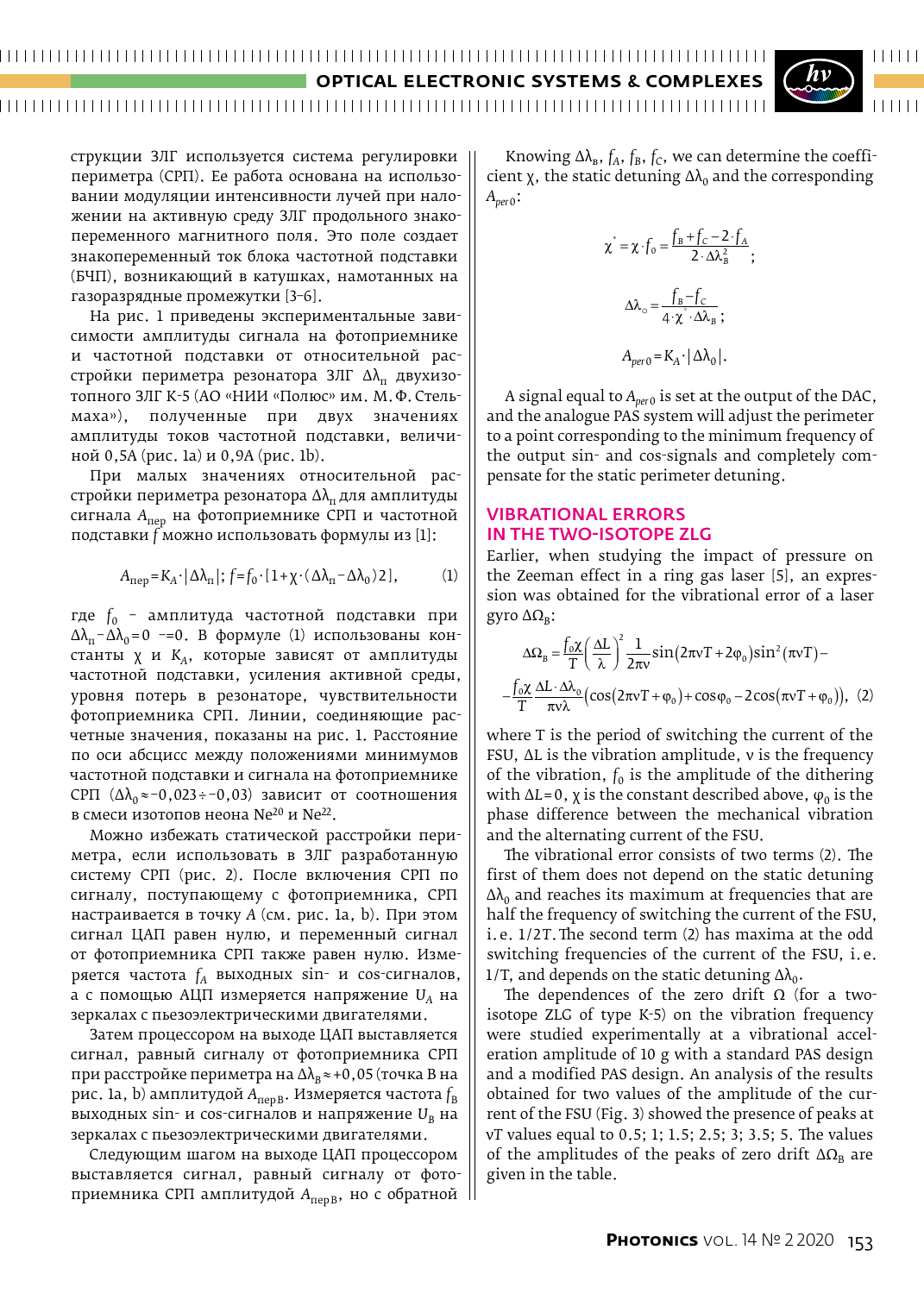#### 

ОПТИКО-ЭЛЕКТРОННЫЕ СИСТЕМЫ И КОМПЛЕКСЫ

 $\phi$ азой при расстройке периметра близкой к  $-\Delta\lambda_{\rm B}$ (точка С на рис. 1а, b). Снова определяется частота  $f_C$  выходных sin- и cos-сигналов и напряжение  $U_C$  на зеркалах с пьезоэлектрическими двигателями.

Зная Δλ<sub>в</sub>, *f<sub>A</sub>*, *f<sub>B</sub>*, *f<sub>C</sub>*, можно определить коэффициент  $\chi$ , статическую расстройку  $\Delta\lambda_0$  и соответствующее ему *A*пер0:

$$
\chi^* = \chi \cdot f_0 = \frac{f_B + f_C - 2 \cdot f_A}{2 \cdot \Delta \lambda_B^2};
$$

$$
\Delta \lambda_o = \frac{f_B - f_C}{4 \cdot \chi^* \cdot \Delta \lambda_B};
$$

$$
A_{\text{nevo}} = K_A \cdot |\Delta \lambda_0|.
$$

The results obtained correspond to the values cal-  
culated by formula (5), taking into account the fact  
that, due to the mismatch of the current phases of  
the dithering and vibrational oscillations (
$$
\varphi_0 \neq 0
$$
), the  
experimental vibrational drift is less than the maxi-  
mum value of the calculated drift. The use of a modi-  
fied PAS did not lead to a decrease in vibration drift at  
half vibration frequencies. Vibration drift decreased  
by 4 times at the first multiple frequency and by  
6-10 times at other multiple frequencies.

Incomplete compensation of vibrational drift when using a modified PAS is apparently associated with the mechanism of the occurrence of additional static detuning. The PAS itself introduces this additional static detuning when vibrations occur at frequencies

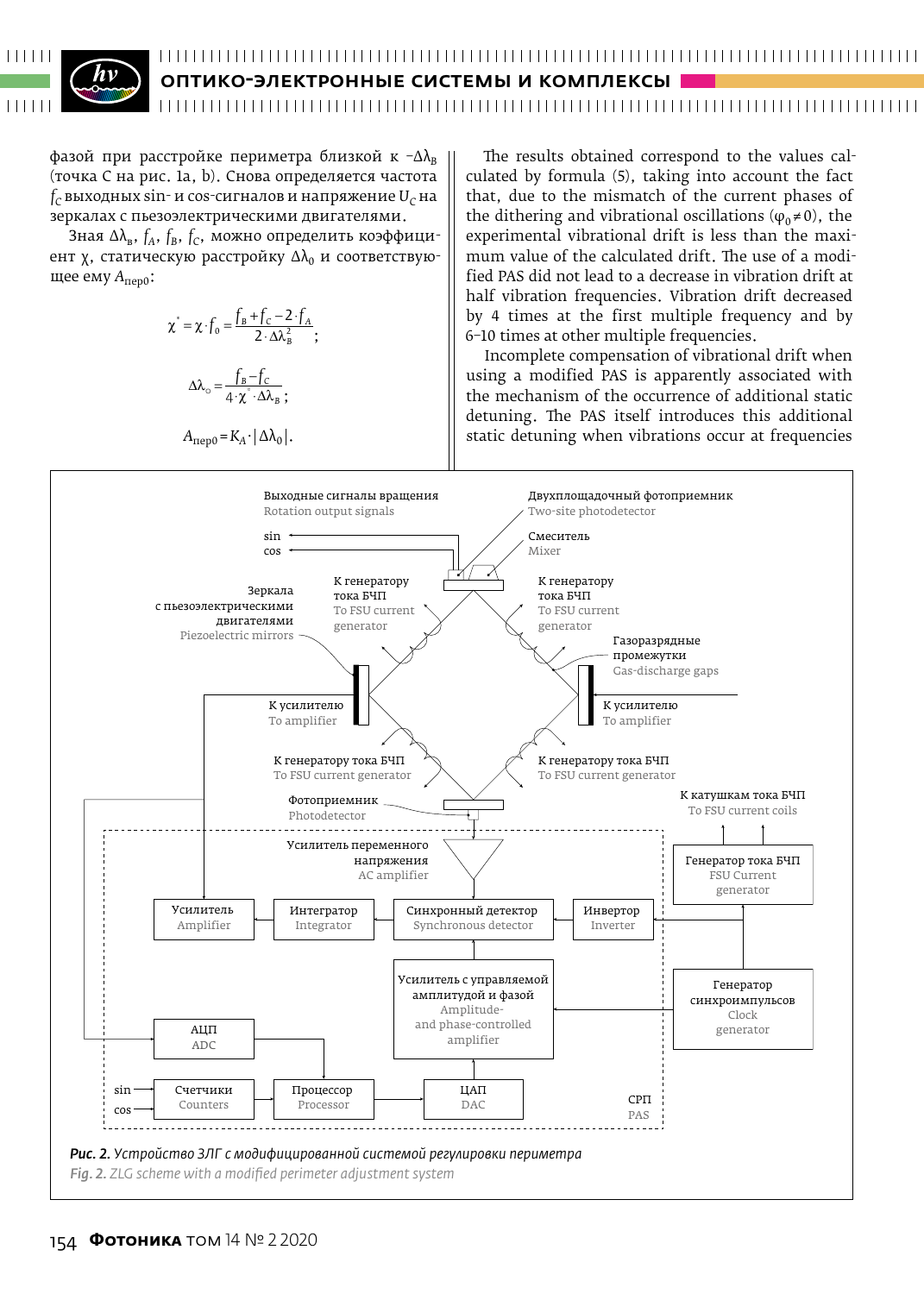#### **OPTICAL ELECTRONIC SYSTEMS & COMPLEXES**



На выходе ЦАП выставляется сигнал, равный *A*пер0, и аналоговая система СРП настроит периметр в точку, соответствующую минимуму частоты выходных sin- и cos-сигналов и полностью скомпенсирует статическую расстройку периметра.

#### Вибрационные ошибки в двухизотопном ЗЛГ

Ранее при исследовании влияния давления на эффект Зеемана в кольцевом газовом лазере [5] было получено выражение для вибрационной ошибки лазерного гироскопа ΔΩ*В*:

$$
\Delta\Omega_{\rm B} = \frac{f_0 \chi}{T} \left(\frac{\Delta L}{\lambda}\right)^2 \frac{1}{2\pi v} \sin(2\pi v T + 2\varphi_0) \sin^2(\pi v T) -
$$

$$
-\frac{f_0 \chi}{T} \frac{\Delta L \cdot \Delta \lambda_0}{\pi v \lambda} \left(\cos(2\pi v T + \varphi_0) + \cos\varphi_0 - 2\cos(\pi v T + \varphi_0)\right), \tag{2}
$$

где *Т* – период коммутации тока БЧП, Δ*L* – амплитуда вибрации, v - частота вибрации,  $f_0$  - амплитуда частотной подставки при Δ*L*=0, χ – константа, описанная выше,  $\varphi_0$  - разность фаз между механической вибрацией и знакопеременным током БЧП.

Вибрационная ошибка складывается из двух слагаемых (2). Первое из них не зависит от статической расстройки  $\Delta\lambda_0$  и достигает своего максиthat are multiples of the frequency of switching the current of the FSU. It is likely that the appearance of a signal from the PAS photodetector is perceived as a signal of path tuning [4]. This assumption is supported by an increase in the efficiency of the modified PAS at vibration frequencies higher than the first multiple frequency, since, according to [4], the static detuning arising from them is smaller.

#### **CONCLUSION**

The proposed modification of the PAS for a Zeeman laser gyro with a 50% mixture of Ne isotopes allows several times to reduce vibrational drift at frequencies that are multiples of the frequency of switching the stand. The residual vibrational drift is caused by additional detuning of the perimeter due to the signal from the PAS photodetector caused by mirror vibrations.

#### **REFERENCES**

- 1. Grushin M. E., Kolbas Yu.Yu. Vibration error of laser gyroscopes, *Herald of the Bauman Moscow State Tech. Univ., Nat. Sci., ser. Instrumentation.* 2017; 4: 27-42. DOI: 10.18698/0236-3933-2017-4-27-42.
- 2. Grushin M. E., Kolbas Yu. Yu., Gorshkov V. N. Osobennosti raboty sistemy regulirovki perimetra rezonatora i vibracionnaya oshibka zeemanovskogo lazernogo giroskopa na 50% smesi izotopov neona (Features of the resonator perimeter adjustment system and the vibration error of the Zeeman laser gyroscope at 50% of the CME-si of neon isotopes). *Herald of the Bauman Moscow State Tech. Univ.,*

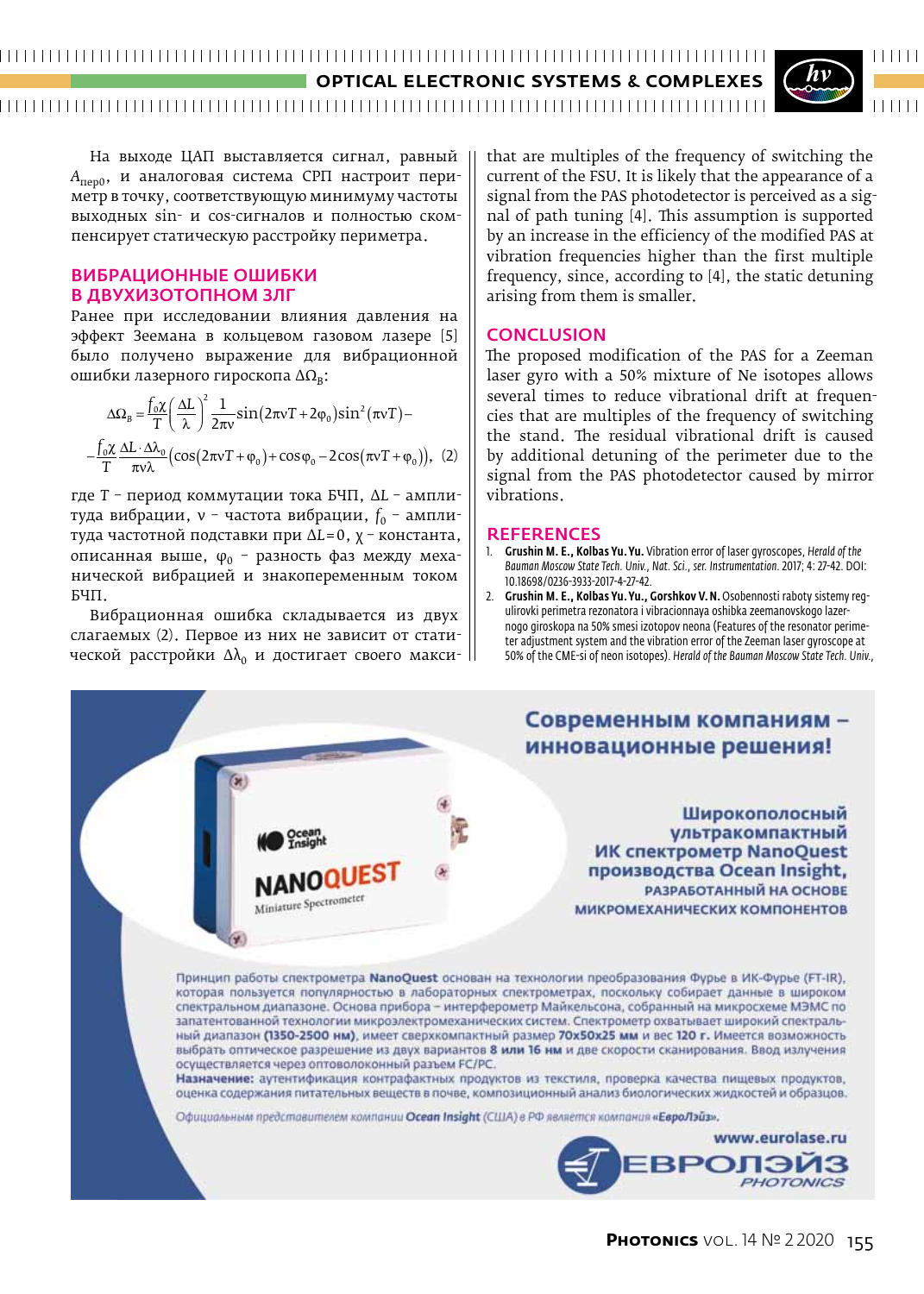

#### ОПТИКО-ЭЛЕКТРОННЫЕ СИСТЕМЫ И КОМПЛЕКСЫ



*Рис. 3. Зависимость дрейфа нуля лазерного гироскопа ЗЛГ К‑5 от параметра* ν*Т при наличии вибрации при токе частотной подставки с амплитудой: а)* 0,5 *А; b) 0,9 А (амплитуда виброускорения* 10±1*g; линия 1 для Δ*λп =0*; линия 2*   $\partial$ ля  $\Delta\lambda$ <sub>π</sub> = -0,025)

*Fig. 3. Dependence of the zero drift of the laser gyro (ZLG) of type K‑5 on the νT parameter in the presence of vibration at the current of the dithering with an amplitude of: a)* 0.5*A; b)* 0.9*A* (vibration acceleration amplitude  $10 ± 1q$ ; line 1 for Δλ<sub>n</sub>=0; line *2* for  $\Delta\lambda$ <sub>*p*</sub> = –0.025*)* 

мума на частотах, полукратных частоте коммутации тока БЧП, т.е. 1 / 2*Т*.Второе слагаемое (2) имеет максимумы на нечетных частотах коммутации тока БЧП, т.е. 1/T, и зависит от статической расстройки  $Δλ<sub>0</sub>$ .

Экспериментально были изучены зависимости дрейфа нуля Ω (для двухизотопного ЗЛГ типа К-5) от частоты вибрации при амплитуде вибрационного ускорения 10g со стандартной конструкцией СРП и модифицированной конструкцией СРП. Анализ результатов, полученных при двух значениях амплитуды тока БЧП (рис. 3), показал присутствие пиков при значениях ν*Т*, равных 0,5; 1; 1,5; 2,5; 3; 3,5; 5. Значения амплитуд пиков дрейфа нуля  $\Delta\Omega_{\text{B}}$  приведены в таблице.

Полученные результаты соответствуют рассчитанным по формуле (5) значениям с учетом того, что из-за несовпадения фаз тока частотной подставки и вибрационных колебаний  $(\varphi_0 \neq 0)$ , экспериментальный вибрационный дрейф оказывается меньше максимального значения расчетного дрейфа. Использование модифицированной СРП не привело к уменьшению вибрационного дрейфа на полукратных частотах вибрации. Вибрационный дрейф уменьшился в 4 раза на первой кратной частоте и в 6–10 раз на других кратных частотах.

Неполная компенсация вибрационного дрейфа при применении модифицированной СРП, *Nat. Sci., ser. Instrumentation.* 2018; 6: 75-86 (in Russ.). DOI: 10.18698/0236-3933- 2018-6-75-86.

- 3. RU2589756. Sistema regulirovki perimetra zeemanovskogo lazernogo giroskopa (Zeeman laser gyroscope perimeter adjustment system). Patent / Kolbas Yu. Yu., Tolstenko K. A. (in Russ.).
- 4. Golyaev Yu. D., Melnikov A.V., Soloviev Yu. N. et al. Vliyanie nelinejnosti harakteristik aktivnoj sredy na stabil'nost' vyhodnyh signalov v kvantovyh priborah s avtomaticheskoj stabilizaciej parametrov. *Elektronnaya tekhnika. Lazernaya tekhnika i optoelektronika.* 1991;1 (57):11 (Influence of nonlinearity of active medium characteristics on the stability of output signals in quantum devices with automatic parameter stabilization. *Electronic engineering-Laser technology and optoelectronics*. 1991;1 (57):11 (in Russ.).
- 5. Savelyev I. I., Khromykh A.M., Yakushev A. I. Influence of pressure on the Zeeman effect in a ring gas laser. *Quantum electronics*. 1979; 6: 1155-1163. http://www. mathnet.ru/php/archive.phtml?wshow=paper&jrnid=qe&paperid=9098&option\_ lang=eng.
- 6. Gorshkov V.N., Lariontsev E. G., Medvedev A.A. et al. Influence of the ratio of Ne20 and Ne22 isotopes in the active mixture on the sensitivity of Zeeman laser gyroscopes to external mechanical influences. 60th MIPT scientific conference (Dolgoprudny, 2017) https://conf60.mipt.ru/public/admin/mipt-conference/Reko.

#### ABOUT AUTHORS

- Grushin Mikhail Evgenievich, Cand. of Science (Phys.& Math.), mihail.grushin1968@ gmail.com, Polyus Research Institute of M. F. Stelmakh JSC (Moscow); Specialist in gas discharge physics, plasma chemistry, plasma medicine and inertial navigation and laser gyroscope. SCOPUS id:6603354719.
- Kolbas Yuri Yuryevich, Dr. of of Science (Engineer.), tigra-e@rambler.ru, Polyus Research Institute of M. F. Stelmakh JSC (Moscow); Specialist in inertial navigation and laser gyroscope. SCOPUS id:6504072429.
- Medvedev Aleksey Aleksandrovich, alexdyn92@yandex.ru, Polyus Research Institute of M. F. Stelmakh JSC (Moscow); Specialist in inertial navigation and laser gyroscope.

ORCID id: 0000-0002-7308-1839.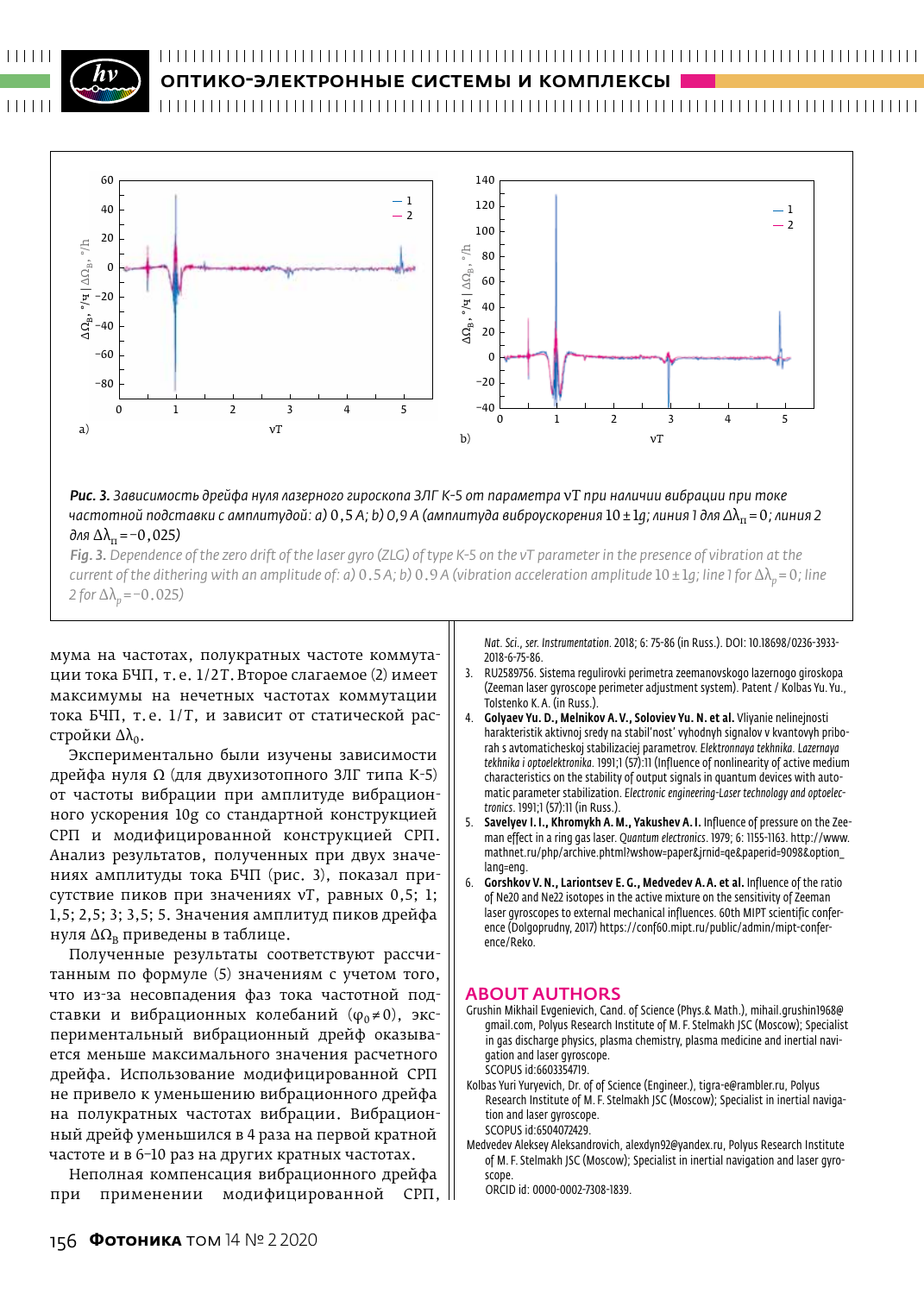по-видимому, связана с механизмом возникновения дополнительной статической расстройки. Эту дополнительную статическую расстройку вносит сама СРП при возникновении вибраций на частотах, кратных частоте коммутации тока БЧП. Вероятно, появление сигнала с фотоприемника СРП воспринимается как сигнал расстройки периметра [4]. В пользу этого предположения говорит повышение эффективности модифицированной СРП на частотах вибрации выше первой кратной частоты, поскольку, согласно [4], возникающая на них статическая расстройка меньше.

#### **ЗАКЛЮЧЕНИЕ**

Предложенная модификация СРП для зеемановского лазерного гироскопа с 50% смесью изотопов неона позволяет в несколько раз уменьшить вибрационный дрейф на частотах, кратных частоте коммутации подставки. Остаточный вибрационный дрейф вызван дополнительной расстройкой периметра из-за сигнала с фотоприемника СРП, вызванного колебаниями зеркал.

#### СПИСОК ЛИТЕРАТУРЫ

- 1. Грушин М. Е., Колбас Ю. Ю. Вибрационная ошибка лазерных гироскопов. *Вестник МГТУ им. Баумана, сер. Приборостроение*. 2017; 4: 27–42. DOI: 10.18698/0236-3933-2017-4-27-42.
- 2. Грушин М.Е., Колбас Ю.Ю., Горшков В.Н. Особенности работы системы регулировки периметра резонатора и вибрационная ошибка зеемановского лазерного гироскопа на 50% смеси изотопов неона. *Вестник МГТУ им. Н. Э. Баумана, сер. Приборостроение*. 2018; 6: 75-86. DOI: 10.18698 / 0236-3933-2018-6-75-86.
- 3. РФ № 2589756. Патент. Система регулировки периметра зеемановского лазерного гироскопа / Колбас Ю.Ю., Толстенко К.А.
- 4. Голяев Ю.Д., Мельников А. В., Соловьев Ю.Н. и др. Влияние нелинейности характеристик активной среды на стабильность выходных сигналов в квантовых приборах с автоматической стабилизацией параметров. *Электронная техника. Лазерная техника и оптоэлектроника*. 1991;1 (57):11.
- 5. Савельев И.И., Хромых А.М., Якушев А.И. Влияние давления на эффект Зеемана в кольцевом газовом лазере. *Квантовая электроника.* 1979; 6: 1155–1163. http://www.mathnet.ru/php/archive.phtml?wshow=paper&jrnid=qe& paperid=9098&option\_lang=eng.
- 6. Горшков В.Н., Ларионцев Е. Г., Медведев А.А. и др. Влияние соотношения изотопов Ne<sup>20</sup> и Ne<sup>22</sup> в активной смеси на чувствительность зеемановских лазерных гироскопов к внешним механическим воздействиям. *60-я научная конференция МФТИ* (г. Долгопрудный, 2017 г.). https://conf60.mipt.ru/public/ admin/mipt-conference/Reko.

#### ОБ АВТОРАХ

- Грушин Михаил Евгеньевич, к. ф.- м. н., mihail.grushin1968@gmail.com, АО «НИИ «Полюс» им. М. Ф. Стельмаха» (Москва); специалист в области физики газового разряда, плазмохимии, плазменной медицины и инерциальной навигации и лазерной гироскопии. SCOPUS id:6603354719
- Колбас Юрий Юрьевич, д.т. н., tigra-e@rambler.ru, НПК АО НИИ «Полюс» им. М. Ф. Стельмаха (Москва); специалист в области инерциальной навигации и лазерной гироскопии. SCOPUS id:6504072429

Медведев Алексей Александрович, alexdyn92@yandex.ru, АО «НИИ «Полюс» им. М. Ф. Стельмаха» (Москва); специалист в в области инерциальной навигации и лазерной гироскопии. ORCID id: 0000-0002-7308-1839

#### **ГОЛОЭКСПО 2020**

7–11 сентября 2020 года в Москве состоится XVII Международная конференция по голографии и прикладным оптическим технологиям «ГОЛОЭКСПО 2020». Мероприятие пройдет по адресу Москва, ул. Смоленская, д.5, отель «Золотое кольцо».

Это мероприятие традиционно собирает профессиональное сообщество, интересы которого связаны с голографией и прикладными оптико-голографическими технологиями. Результат встречи должен дать ответы на интересующие всех вопросы. А специалистов интересует состояние рынка оптических технологий, связанных с маркировкой, кодированием информации, проектированием приборов считывания и регистрации. Ожидается участие ученых из стран Евро-Азиатского Экономического Союза, Великобритании, Болгарии, Германии, Индии, Греции и других стран мира. Кроме обсуждения новейших научно-технических достижений планируется демонстрация продукции.

Организаторы конференции: Московский государственный технический университет имени Н.Э.Баумана (МГТУ им. Н.Э.Баумана, г.Москва, Россия); АО «НПО «Криптен» (г. Дубна, Россия), ООО «ХолоГрэйт» (г. Санкт-Петербург, Россия), ЗАО «Голографическая индустрия» (г. Минск, Республика Беларусь), ФГУП «НТЦ «Атлас» (г. Москва, Россия), ООО «Оптико-голографические приборы» (ООО «ОГП», г. Москва, Россия), АО «НПО Государственный институт прикладной оптики» (г. Казань, Россия), ООО«Джеймс Ривер Бранч» (г.Москва, Россия).

Генеральный спонсор: Акционерное общество «Научно-производственное объединение «Криптен» (г. Дубна, Россия).

#### Cпонсоры конференции:

- **ООО «ХолоГрэйт» (г. Санкт-Петербург, Россия)**
- ФГУП «НТЦ «Атлас» (г.Москва, Россия)
- АО «НПО Государственный институт прикладной оптики» (г. Казань, Россия)
- ООО «Джеймс Ривер Бранч» (г. Москва, Россия)
- ООО «ОГП» (г. Москва, Россия)
- Общественная научно-техническая академия «Контенант» (г. Красногорск, Россия).

Устроитель конференции: ООО «ОГП» (г.Москва, Россия).

На научно-практической конференции будут работать следующие секции:

- Секция №1 «Технологии получения защитных голограмм».
- Секция №2 «Формирование голографических изображений с помощью голограммной оптики и оптико-голографические дисплеи».
- Секция № 3 «Голограммные и дифракционные оптические элементы, методы компьютерного синтеза и технологии их изготовления, метаматериалы, нанотехнологии и плазмонные структуры для голографии».
- Секция №4 «Объемная голография и фоточувствительные материалы для голографии».
- Секция №5 «Голографическая интерферометрия, голографическая память, оптико-голографическая обработка информации».
- Секция №6 «Маркетинг и менеджмент в голографии».

Подробные условия участия в конференции можно найти на сайте www.holoexpo.ru. Рабочие языки конференции – русский и английский. Во время работы конференции будет обеспечен синхронный перевод с русского на английский и санглийского на русский языки.

За дополнительной информацией обращайтесь в оргкомитет конференции по телефону +7 499 263-63-44 или электронной почте info@holoexpo.ru.

#### *www.holoexpo.ru*



**ИКРИПЕН** 

OLULE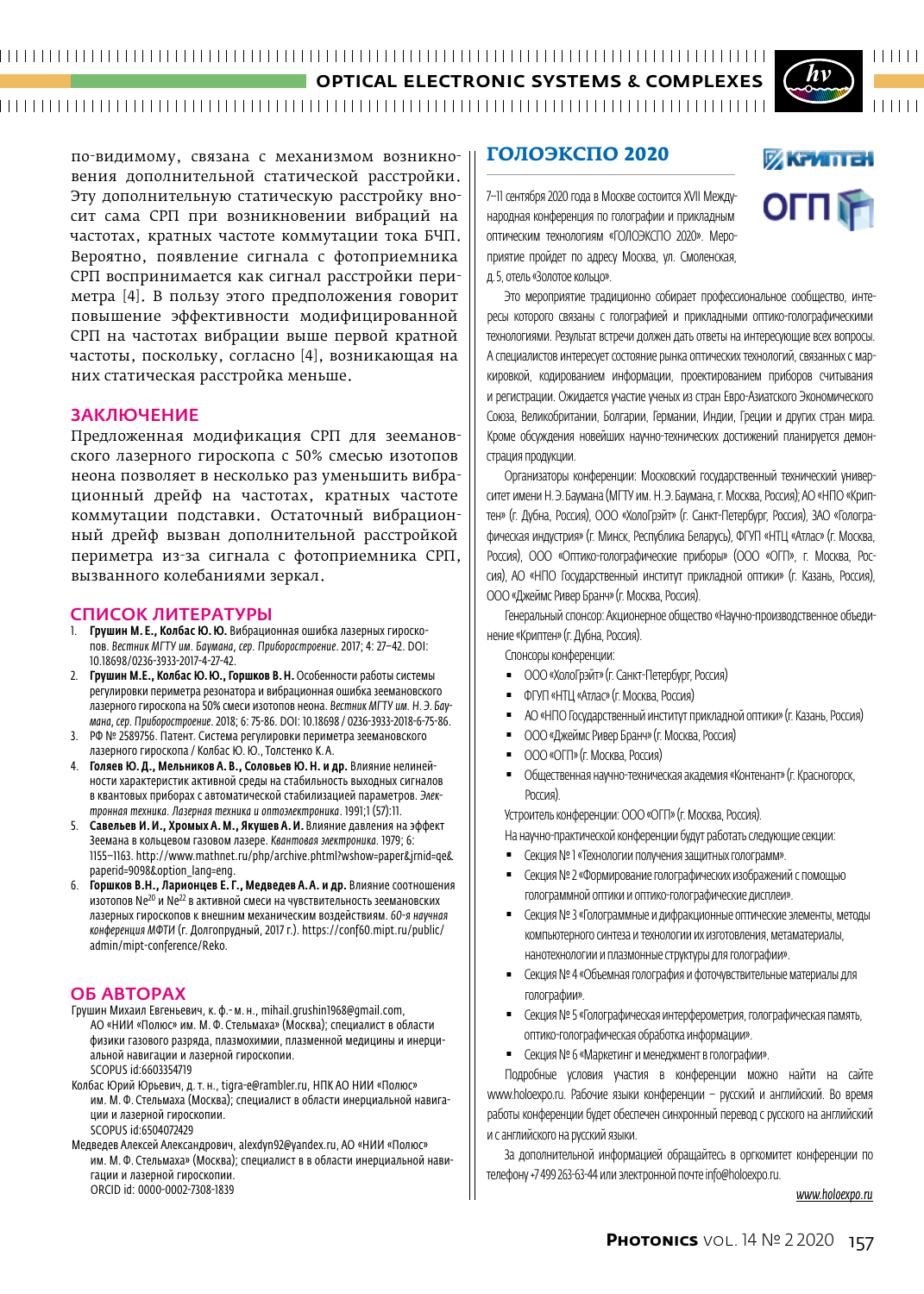## Промышленные волоконные лазеры

Промышленные волоконные лазеры IPG получили широкое применение в таких отраслях промышленности, как автомобилестроение и вагоностроение, металлургия и энергетика, судостроение и авиастроение, и в аэрокосмической отрасли.

#### ПРЕИМУЩЕСТВА

- КПД от розетки до 50%;
- волоконный выход с высоким качеством пучка; ВРР ≥ 0,35 мм⋅мрад);
- высокая мощность лазерного излучения (до 100 кВт и выше);
- высокая надежность, огромный ресурс работы; ٠
- компактность, монолитный дизайн;
- отсутствие регламентных работ и простота эксплуатации;
- режим быстрого управления мощностью излучения лазера по цифровому или аналоговому каналу управления;
- 3 года гарантии с возможностью расширения до 8 лет.



IPG является технологическим законодателем развития лазерной индустрии и единственным в мире производителем промышленных волоконных лазеров мультикиловаттного диапазона - до 100 кВт и выше.

Важнейшие характеристики волоконных лазеров НТО «ИРЭ-Полюс»- уникально высокие эффективность и ресурс, минимальный инженерный сервис, а также расходимость пучка, близкая к физическому пределу. Размещенные в герметичных корпусах повышенной прочности, эти системы предназначены для работы в сложных производственных условиях и не нуждаются в периодическом обслуживании.

#### **ПРИМЕНЕНИЕ**



Резка, сверление



Пайка



Сварка металлов и полимеров



Плакирование



Маркировка и гравировка

Аддитивное

производство



Медицина





Персонализация



Наука

Термическая обработка

Голография и интерферометрия



Удаление покрытий